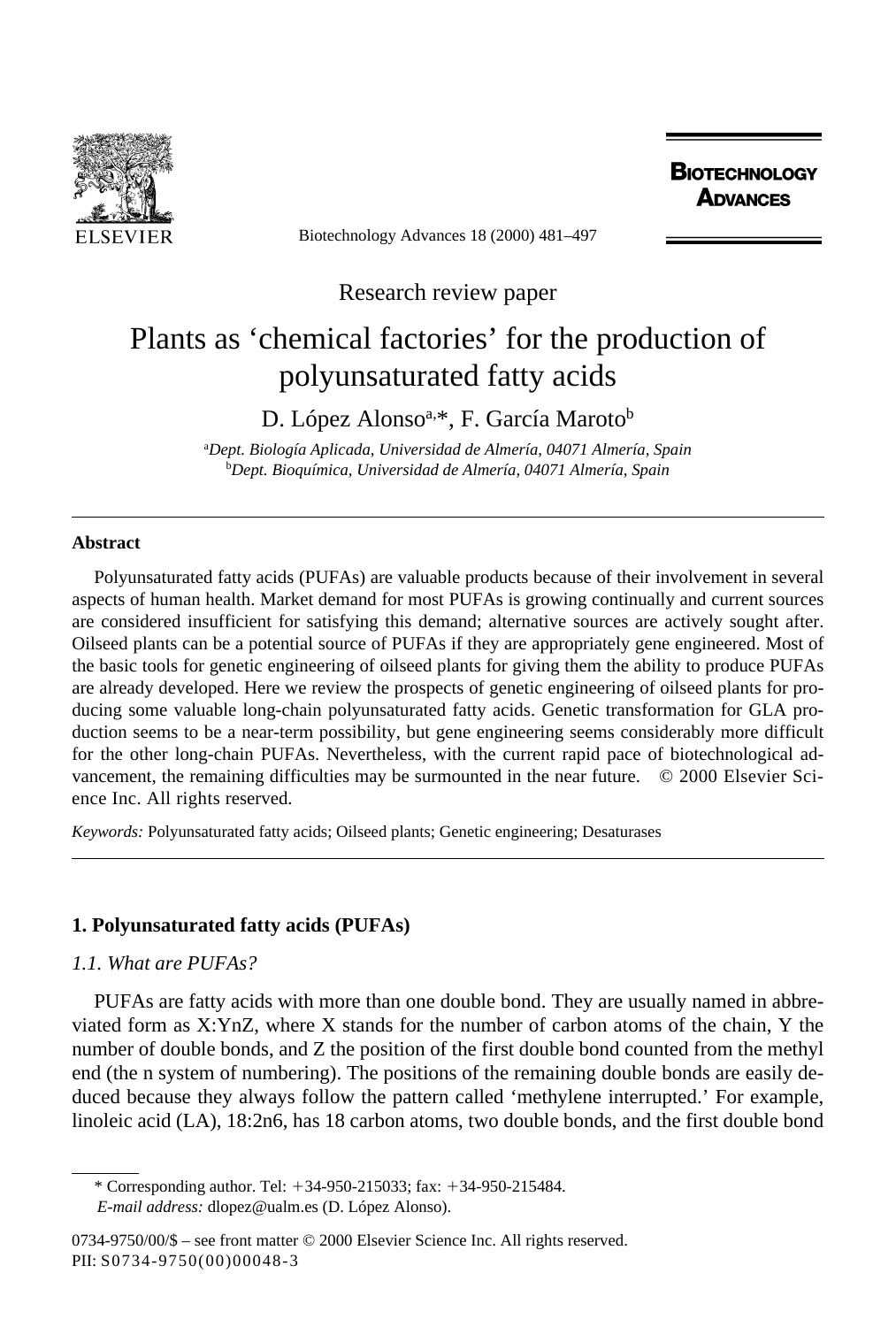counting from the methyl end is at carbon 6, and the second is at carbon 9. There are other methods of naming PUFAs but they are more complex and less used. We will follow the nomenclature system described above. Some of the major PUFAs are listed in Table 1.

## *1.2. Uses of PUFAs*

Several PUFAs are recognized as 'essential fatty acids' (Table 2) in the normal diet for preventing nutrition-related illnesses. These are LA, GLA, ALA, and AA (WHO/FAO, 1977; Gurr and Harwood, 1991). Beside these, there are other PUFAs that are being investigated for their role in human health. In the latter category we have the fatty acids OTA, DH-GLA, EPA, and DHA (Table 2).

GLA has been claimed to play a role in development and prevention of some skin diseases, diabetes, reproductive disorders, and others (Gunstone, 1992, 1998; Horrobin, 1992). The role of AA and DHA in the development of nervous system is well supported (Innis, 1991; Nettleton, 1993; Singh and Chandra, 1988), and DHA is additionally related to the development of retina (Brown, 1994). In fact, several health agencies have recommended that infant feed formulae be fortified with DHA and AA (Gill and Valivety, 1997). The role of EPA in the proper functioning of the circulatory system was first identified nearly 30 years ago (Nelson, 1972) and is now well supported (Dyerberg, 1986; Iacono and Dougherty, 1993; Nettleton, 1993; Simonopoulos, 1991; Singh and Chandra, 1988). There is growing interest in the putative involvement of EPA in some cancers and other diseases (Simonsen et al., 1998; Wingmore et al., 1996a,b). An overview of claimed activities for the main PUFAs is shown in Table 2.

It is hypothesized that there are few direct actions of these PUFAs, and their activities are mostly mediated by their transformation in a number of metabolically active compounds collectively known as 'eicosanoids' (tromboxanes, leukotrienes, and prostaglandins). Eicosanoids are physiologically highly active and play diverse roles in human metabolism (Dyerberg, 1986; Gill and Valivety, 1997; Innis, 1991; Parent et al., 1992; Peck, 1994; Singh and Chandra, 1988).

# *1.3. Market*

Because of their significance in human health, many PUFAs and PUFA-based products are on the market (Table 3). The market size is not precisely known. Production of some PU-FAs is relatively well established, and intense research is underway to develop commercially

| Formula | Common name                      | Abbreviation |
|---------|----------------------------------|--------------|
| 18:2n6  | Linoleic acid                    | LA           |
| 18:3n6  | $\gamma$ -linolenic acid         | <b>GLA</b>   |
| 18:3n3  | $\alpha$ -linolenic acid         | ALA          |
| 18:4n3  | Octadecatetraenoic acid          | <b>OTA</b>   |
| 20:3n6  | Dihomo- $\gamma$ -linolenic acid | <b>DHGLA</b> |
| 20:4n6  | Arachidonic acid                 | AA           |
| 20:5n3  | Eicosapentaenoic acid            | EPA          |
| 22:6n3  | Docosahexaenoic acid             | DHA          |

Table 1 The main polyunsaturated fatty acids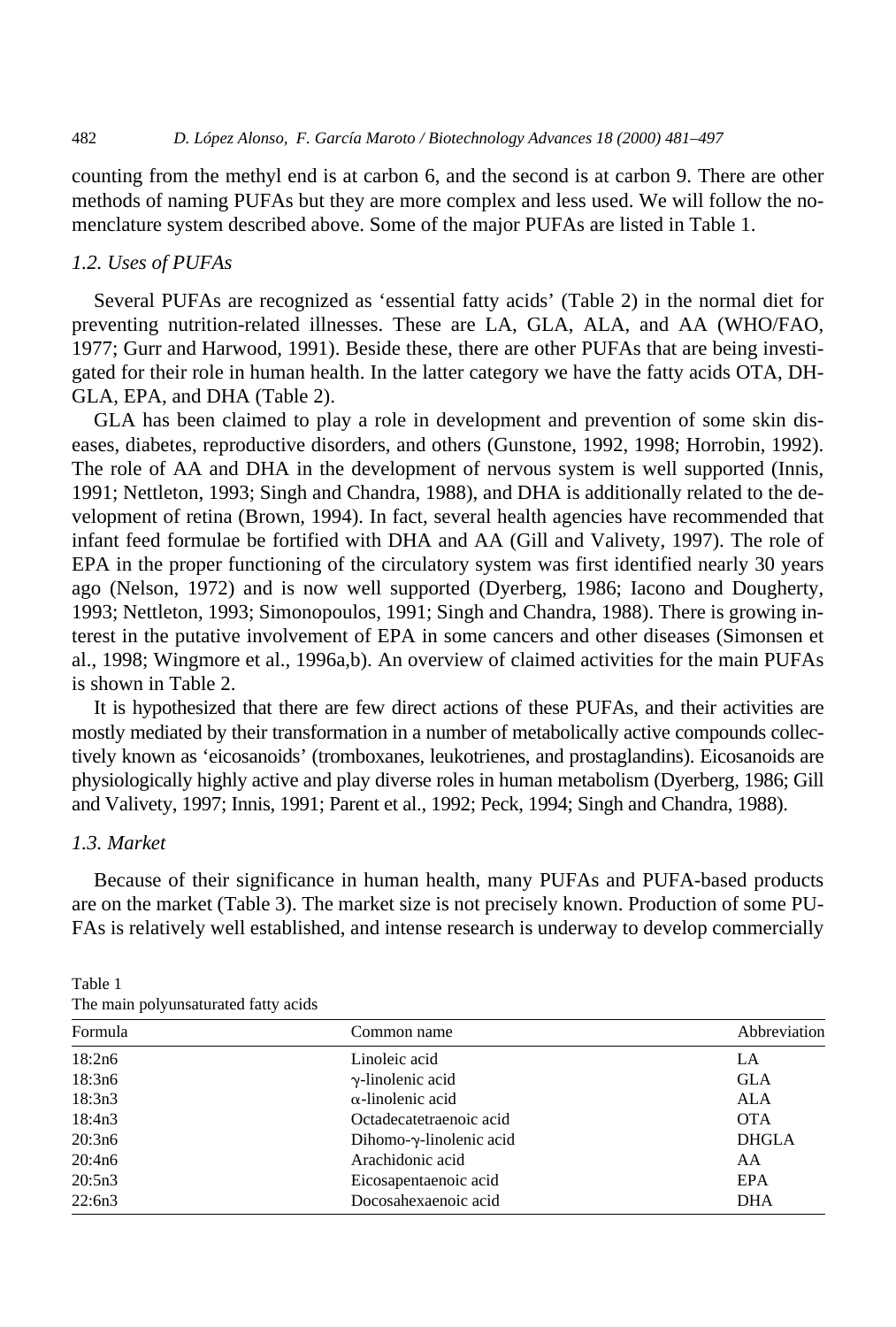| Table 2                             |  |
|-------------------------------------|--|
| Real or putative role of main PUFAs |  |

| <b>PUFA</b>  | Metabolic role                    | Reference                                    |
|--------------|-----------------------------------|----------------------------------------------|
| LA.          | Essential for diet                | WHO/FAO, 1977                                |
| ALA          | <b>Essential for diet</b>         | WHO/FAO, 1977                                |
| <b>GLA</b>   | Essential for diet                | <b>WHO/FAO, 1977</b>                         |
|              | Skin diseases and others          | Horrobin, 1992                               |
| <b>OTA</b>   | Anti-inflammatory                 | Coupland et al., 1996                        |
| <b>DHGLA</b> | Virus infections, cancer,         | Jareonkitmongkol et al., 1993                |
|              | inflammatory diseases, and atopy  |                                              |
|              | of the skin and mucosa            |                                              |
| AA           | Essential for diet                | WHO/FAO, 1977                                |
|              | Eicosanoid precursor              | Singh and Chandra, 1989                      |
|              | Development of the nervous system | Singh and Chandra, 1989; Innis, 1991         |
| EPA          | Eicosanoid precursor              | Dyerberg, 1986                               |
|              | Circulatory system                | Singh and Chandra, 1989; Innis, 1991         |
|              | Anti-inflammatory                 | Dyerberg, 1986                               |
|              | Anti-tumoral                      | Wingmore et al., 1996; Simonsen et al., 1998 |
| <b>DHA</b>   | Development of the nervous        | Singh and Chandra, 1989; Innis, 1991         |
|              | system and retina                 |                                              |

viable production methods for others. For instance, GLA production is relatively well known, and this fatty acid is commonly obtained from plant sources such as evening primrose (*Oenothera biennis*), borago (*Borago officinalis*), and black-currant (*Ribes nigrum*) (Gunstone, 1998). Also, attempts have been made to produce GLA from fungi (Ratledge, 1989, 1993). The market demand of GLA is estimated to be about 2000 tons per year (Gunstone, 1998). GLA sells for  $\approx$ \$100/kg of crude oil. Another fatty acid, EPA, has an estimated demand of 125 tons in Japan alone (Corden, personal communication) and it sells for  $\approx$ \$600/ kg of pure EPA. EPA has proved beneficial in treatment of several important ailments, and its demand is expected to increase rapidly in the near term (Belarbi et al., 2000).

## *1.4. Current sources and potential sources*

PUFAs are currently obtained from a number of sources including higher plants, animal viscera, and oily fish (Table 4), but it has become evident that PUFA production from current sources is inadequate for supplying the expanding PUFA market (Gill and Valivety, 1997; Napier et al., 1999). Additional and significant problems of the current sources are: (1) seasonal and climatic variation in oil composition, which can result in inconsistencies in oil supply and quality (Gill and Valivety, 1997; Yongmanitchai and Ward, 1989); (2) low productivity of used cultivated plants (Gill and Valivety, 1997; Sayanova et al., 1997); (3) complex and expensive downstream processing (Barclay et al., 1994; Belarbi et al., 2000; Gill and Valivety, 1997). Because of these drawbacks, new sources of PUFAs are needed that can compete in cost with the current sources.

Some microorganisms, including bacteria, fungi, and microalgae, are considered alternative sources of PUFAs (Table 4) (Bajpai and Bajpai, 1993; Barclay et al., 1994; Gill and Valivety, 1997; Gunstone, 1998; López Alonso and Segura, 1999; López Alonso et al., 1992,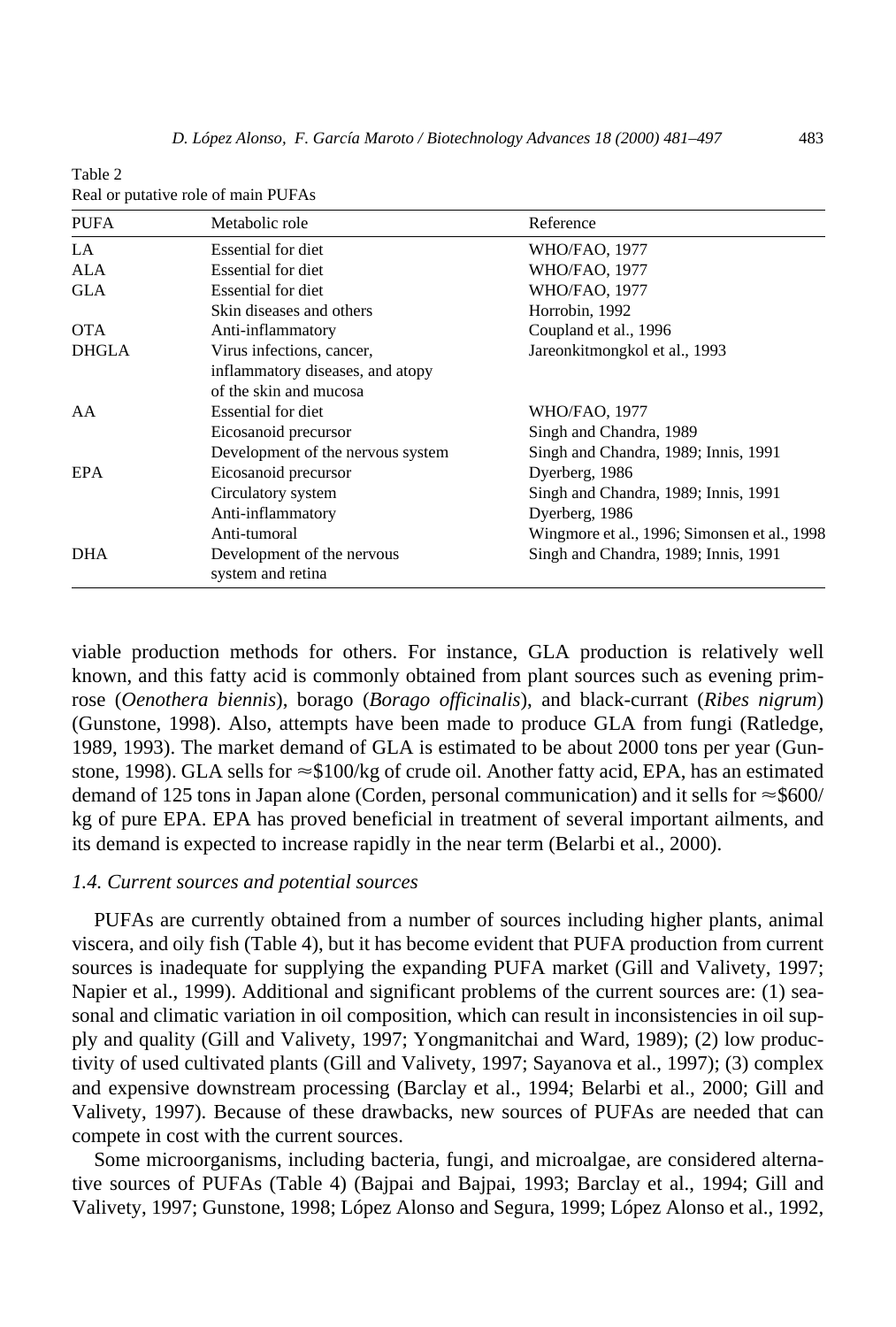| <b>PUFA</b> | Source                                        | Co.                                | Product               |
|-------------|-----------------------------------------------|------------------------------------|-----------------------|
| <b>GLA</b>  | Evening primrose                              | Clover Co., Australia              | Milkarra              |
|             | Evening primrose                              | Croda Oleochemicals,               | Crossesential EPO     |
|             | <b>B</b> orage                                | England                            | Crossesential GLA     |
|             | Evening primrose                              | Scotia Lipids, Scotland            | Efamol <sup>®</sup>   |
| <b>OTA</b>  | Trichodesma zeylanicum<br>Echium plantagineum | Croda Oleochemicals, England       |                       |
| AA          | Fermentation <sup>a</sup>                     | Suntory Ltd., Japan                | <b>SUN-TGA</b>        |
|             | Single-cell oil                               | Hoffmann-La Roche Ltd, Switzerland | <b>ROPUFA</b>         |
|             | Fermentation                                  | Gist-brocades, Holland             | ARASCO                |
|             | Mortierella alpina                            | Martek Biosciences Co.             |                       |
| EPA         | Fish oil                                      | Croda Oleochemicals, England       | Incromega             |
|             |                                               | Scotia Lipids, Scotland            | Hi-EPA Oil            |
|             |                                               | BASF, Denmark                      | Dry $n-3^{\circledR}$ |
|             |                                               | PRONOVA, Norway                    | <b>EPAX 0626 TG</b>   |
| <b>DHA</b>  | Tuna                                          | Clover Co., Australia              | Milkarra™             |
|             |                                               | Hoffmann-La Roche                  |                       |
|             | Fish oil                                      | Ltd., Switzerland                  | <b>ROPUFA</b>         |
|             | Fish oil                                      | Croda Oleochemicals,               | Incromega             |
|             |                                               | England                            |                       |
|             |                                               | Scotia Lipids, Scotland            | Hi-DHA Oil            |
|             | Crypthecodinium cohnii                        | Martek Biosciences Co.             | <b>DHASCO</b>         |
|             | Fish oil                                      | BASF, Denmark                      | Dry $n-3^{\circledR}$ |
|             | Fish oil                                      | PRONOVA, Norway                    | <b>EPAX 0626 TG</b>   |

#### Table 3 Sources of commercial PUFAs

<sup>a</sup> The organism is not reported.

1996; Shimizu et al., 1988; Yazawa et al., 1988; Yongmanitchai and Ward, 1991). Already, companies such as Martek Biosciences, USA, are marketing PUFA oils or PUFA concentrates obtained from microbial culture (Table 3).

Other potential sources are the genetically modified oilseed crops (Gill and Valivety, 1997; Napier et al., 1999). Oleaginous plants are attractive because of their high oil productivity. Also, well-established methods exist for commercial agronomic production of oilseeds and processing of the crop for recovery of the oil. In addition, the knowledge of plant molecular biology has advanced rapidly and this has opened up new possibilities for production of PUFAs in plants. Existing crops, already engineered for high agronomic productivity, could be turned into 'chemical factories' for PUFAs because many of the genes necessary for altering the lipid biosynthesis are now known (Budziszewski et al., 1996; Lassner, 1997). Thus, the genetic modification of oilseed crops to produce PUFAs is an attractive option (Budziszewski et al., 1996; Gill and Valivety, 1997).

# **2. Genetic engineering of oilseed crops: the tools**

According to many sources, the basics for engineering of oilseed crops for producing special or improved quality oils and industrial oleochemicals have been already developed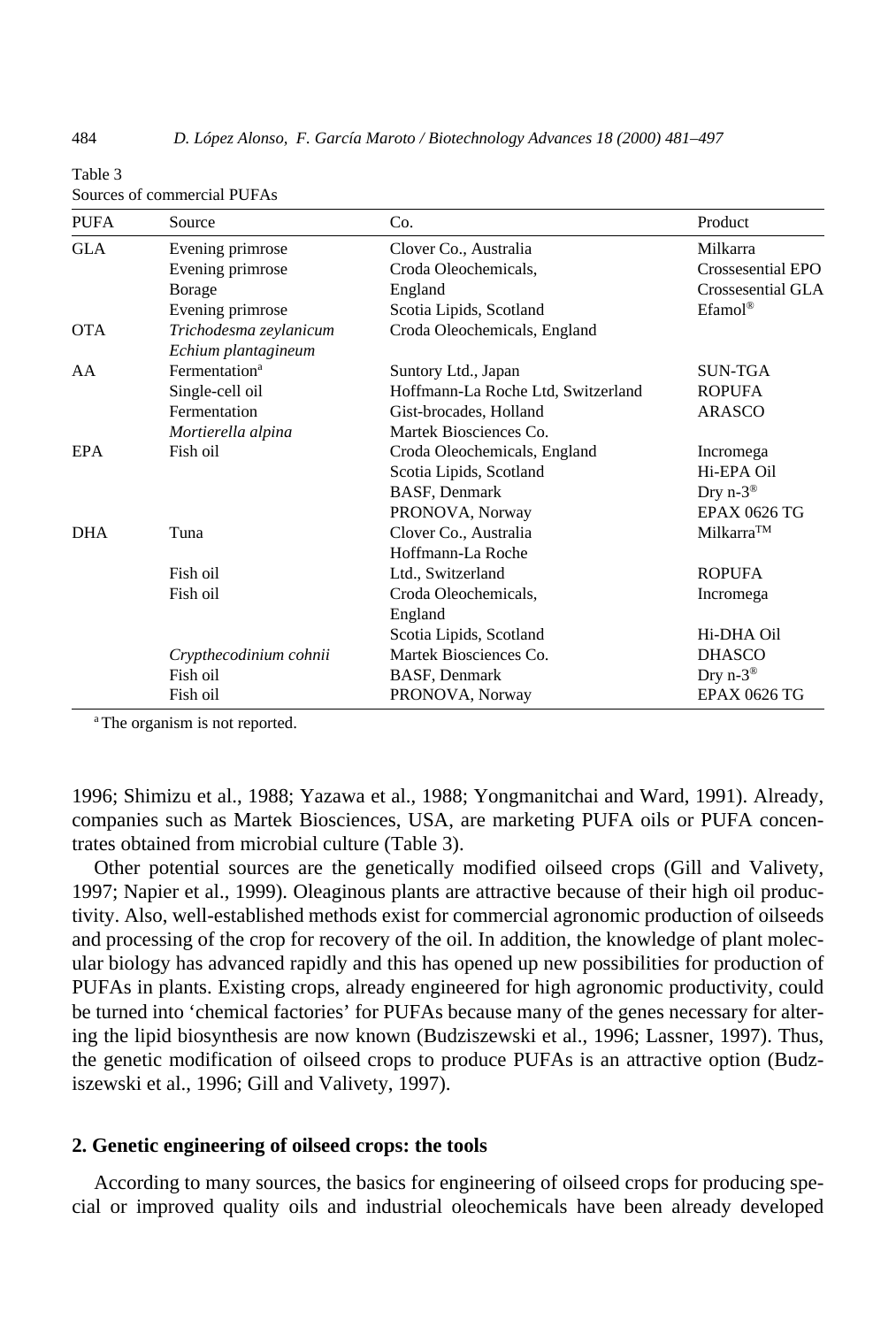#### Table 4 Current and alternative sources of PUFAs

| <b>PUFA</b> | Current sources                                     | Alternative sources                           |
|-------------|-----------------------------------------------------|-----------------------------------------------|
| <b>GLA</b>  | Plants: Oenothera, Borago, Ribes                    | Plants: Macaronesian <i>Echium</i>            |
|             |                                                     | Fungi: Mucor javanicus, Mortierella isabelina |
|             |                                                     | Microalgae: Spirulina                         |
| ALA         | Plants: <i>Glycine</i> , <i>Linum</i> (many others) | Not needed                                    |
| AA          | Animal viscera (brain)                              | Fungi: Mortierella alpina                     |
|             |                                                     | Microalgae: Porphyridium cruentum             |
| EPA         | Oil fish: Sardina, Engraulis, etc.                  | Fungi: <i>M. alpina, Saprolegnia</i> sp.      |
|             |                                                     | Microalgae: Phaeodactylum tricornutum,        |
|             |                                                     | Monodus subterraneous                         |
|             |                                                     | Mosses: <i>Phytium irregulare</i>             |
|             |                                                     | Bacteria: Shewanella sp.                      |
| <b>DHA</b>  | Oil fish: Sardina, Engraulis, etc.                  | Fungi: Traustochitrids                        |
|             |                                                     | Microalgae: Dynophyceae                       |

(Budziszewski et al., 1996; Gunstone, 1998; Harwood, 1996; Kinney, 1994, 1998; Lassner, 1997; Murphy, 1993, 1995, 1996; Ohlrogge, 1994; Somerville and Browse, 1991). In the last few years several papers have reviewed the possibilities of engineering oilseed crops to produce 'designer' oils by genetic transformation, but these publications have mostly focused on common fatty acids and fats, i.e. saturated or monounsaturated fatty acids, butter and confectionery fats, and industrial oils (lubricants, polymers) (Budziszewski et al., 1996; Kinney, 1994, 1998; Murphy, 1995, 1996). Not much has been written about the production of PUFAs by plants.

There are several basic requirements for engineering oleaginous plants for making PU-FAs: (1) acknowledgment of the metabolic pathways and, therefore, of the enzymes/genes involved; (2) cloning of the critical genes involved in the synthesis of a specific PUFA; (3) availability of suitable *cis*-regulatory elements (i.e. promoters) to achieve expression in the appropriate tissue; (4) availability of transformation methods for the oleaginous plants and stability of the trait (Budziszweski et al., 1996; López Alonso and Segura, 1999; Nishida and Murata, 1996). We shall briefly review the state of the art of the above requirements.

### *2.1. Metabolic pathways*

The knowledge of lipids and fatty acids biosynthesis in plants has greatly expanded in the last decade, as is summarized in several good reviews (Browse and Somerville, 1991; Harwood, 1996; Murphy, 1993; Ohlrogge and Jaworsky, 1997; Slabas and Fawcett, 1992; Somerville and Browse, 1991). Plant fatty acid biosynthesis occurs almost exclusively into the plastid (Somerville and Browse, 1991), and is carried out by the fatty acid synthetase complex, which is a Type II multienzyme complex (Harwood, 1988). Fatty acids are then used directly in the plastid for the production of plastid glycerolipids (prokaryotic pathway) or exported to the cytoplasm. The cytoplasmic acyl lipid pool is used to produce other glycerolipids via endoplasmic reticulum processing (eukaryotic pathway) (Browse and Somerville, 1991). Desaturation reactions take place in both cellular compartments with the fatty acids in the form of acyl lipids (linked to the glycerol backbone), except for the desaturation of 18:0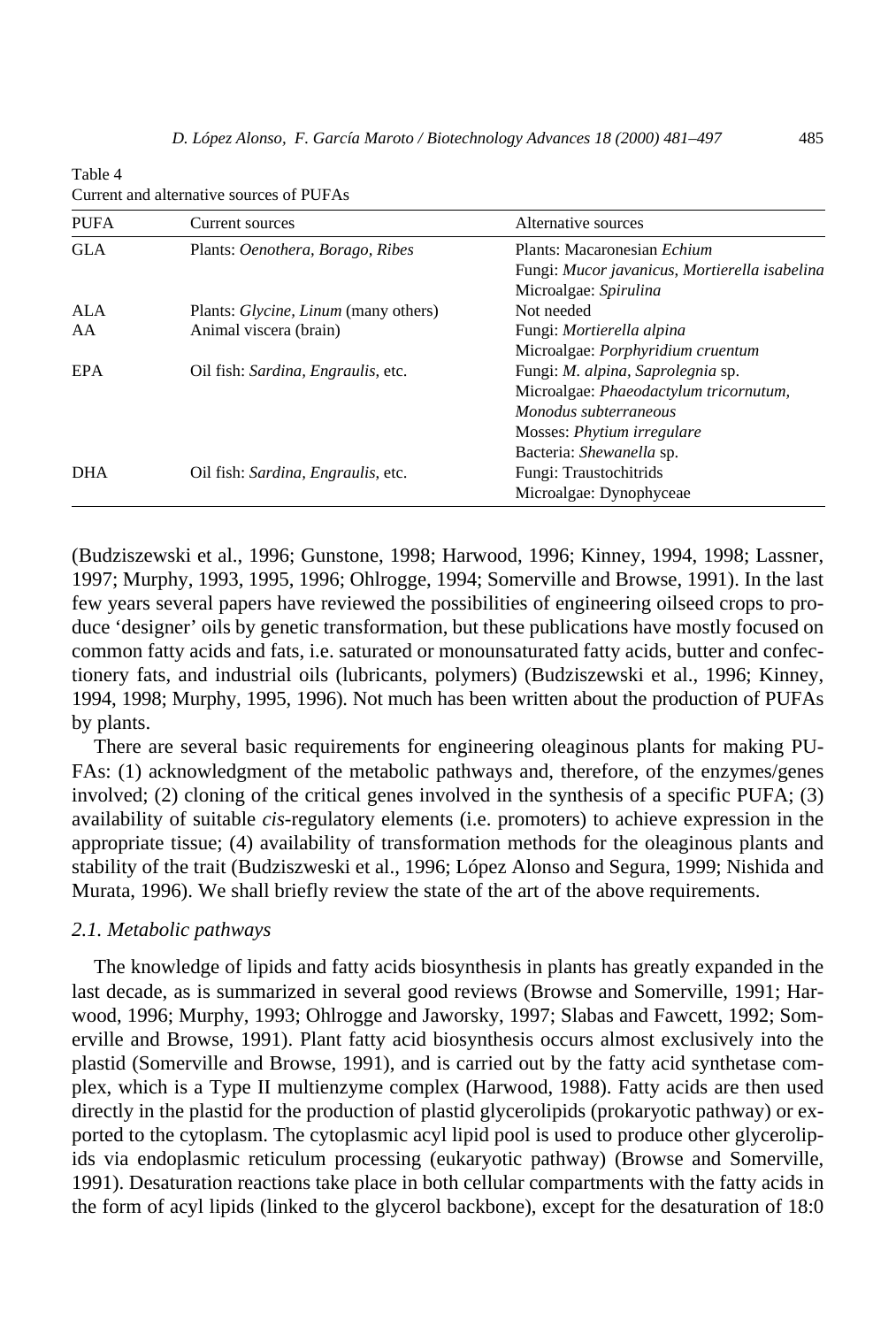

Fig. 1. The general biochemical pathway of in vivo synthesis of PUFAs in various organisms. Solid arrows represent reactions that are very common in higher plants; open arrows represent reactions that occur only in a few plants; broken arrows represent reactions that occur only in some lower organisms.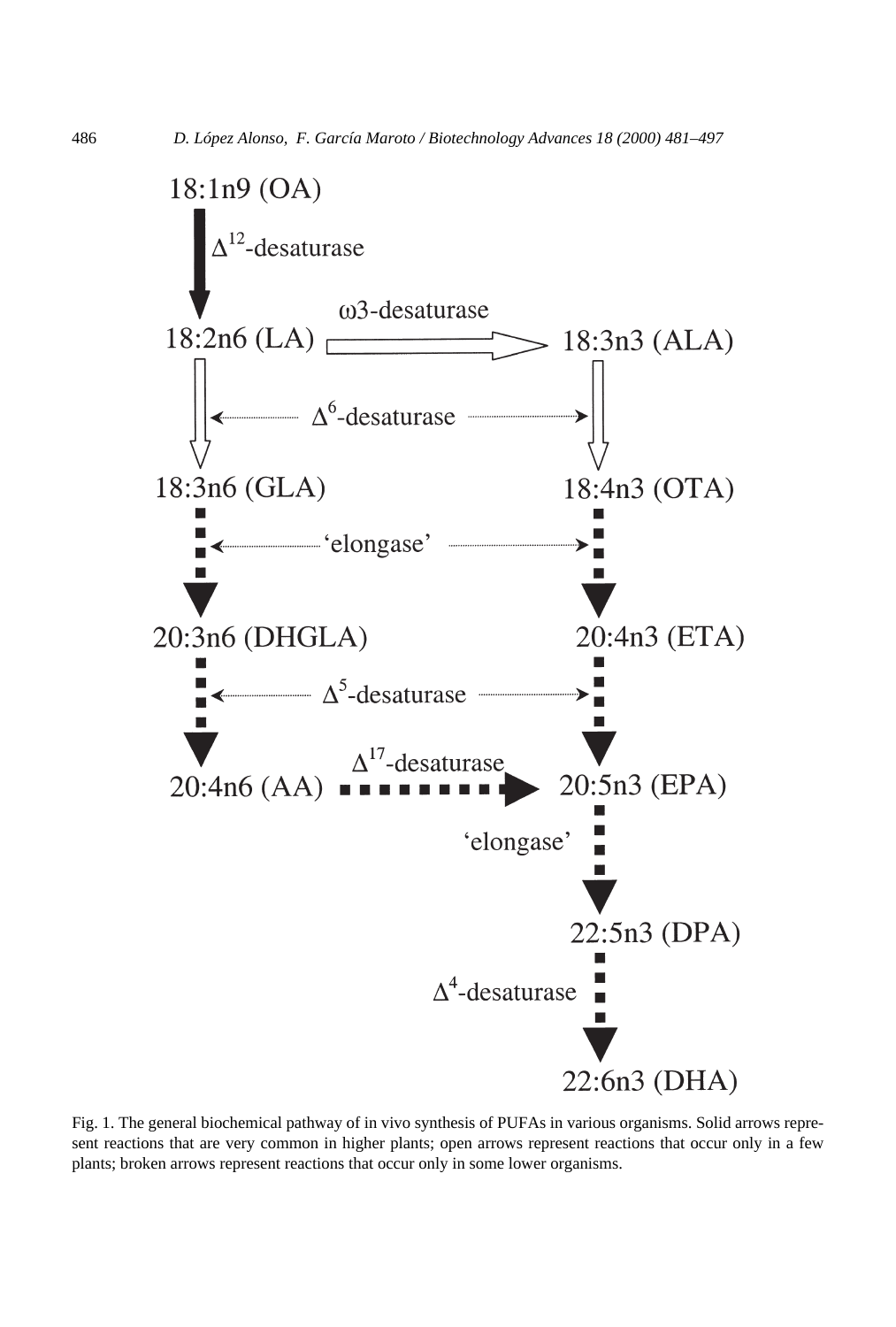to 18:1n9 (Harwood, 1996). The enzymes involved in the desaturation steps in plants are well known (Fig. 1); usually there are at least two isoforms of each desaturase: one in the plastid, and another one in the microsomes (Harwood, 1996; Heppard et al., 1996). In some oilseed crops there seem to be an additional seed-specific desaturase in the microsomes (Kinney, 1994). Except for the  $\Delta^9$ -desaturase, which is soluble, the remaining desaturases are all membrane-bound enzymes (Harwood, 1996; Slabas and Fawcett, 1992; Somerville and Browse, 1991).

Although some higher plants are able to synthesize very long chain fatty acids such as erucic acid (22:1) (Harwood, 1996; Millar et al., 1998), they do not synthesize very long chain PUFAs (Fig. 1) such as AA, EPA, and DHA (Harwood, 1996), and even GLA and ALA are not widely encountered in plants (Gill and Valivety, 1997; Gunstone, 1992, 1998). Recent work in which *Arabidopsis* was transformed with a fatty acid elongation gene, showed that very long chain fatty acids appeared in all lipid classes, implying that many of the enzymes involved in leaf glycerolipid metabolism have relatively broad substrate specificities (Millar et al., 1998) with the exception of the desaturases. Plant desaturases seem to exhibit low activity on C20 fatty acids (Millar et al., 1998; Spychalla et al., 1997) and, therefore, very longchain PUFAs are not synthesized despite a substantial accumulation of very long-chain fatty acids in plants.

Some fungi, mosses, and microalgae have the ability to synthesize these very long-chain PUFAs (see Table 4) by pathways that are poorly understood (Fig. 1) (Arao et al., 1994; Arao and Yamada, 1994; Bajpai and Bajpai, 1993; Girke et al., 1998). These organisms contain all desaturases found in higher plants and several additional desaturases (Fig. 1). These additional desaturases, unlike those of higher plants, can specifically desaturate C20 and C22 fatty acids (Fig. 1).

Both the prokaryotic and the eukaryotic pathways—also known as 'chloroplastic' and 'extra-chloroplastic' pathways, respectively (Harwood, 1996)—serve the cellular needs for structural lipids (i.e. membrane lipids). In addition, the extra-chloroplastic pathway is the major route for the storage lipids, mainly triacylglycerol (TAG). The latter pathway is of special interest in the context of this review. Storage TAG are synthesized by the Kennedy pathway in developing seeds (Gurr and Harwood, 1991; Murphy, 1993). In principle, TAG synthesis requires only one additional enzyme compared to those required for the synthesis of structural lipids (Murphy, 1995; Ohlrogge and Jaworski, 1997; Somerville and Browse, 1991). This enzyme, diacylglycerol acyltransferase, usually appears to have a wide fatty acid specificity (Gurr and Harwood, 1991). Thus, the enzymes that control fatty acid composition affect membrane lipids as well as storage lipids (Miquel and Browse, 1994; Murphy, 1993; Wada et al., 1990). In fact, some genetic transformations of plants may pose problems because of their broader impact on all plant tissues and not only on seeds (Kinney, 1994). However, the positions *sn*-1 and *sn*-2 of the TAGs are usually occupied by specific fatty acids because of the specificity of the two first enzymes of the Kennedy pathway (Budziszewski et al., 1996; Gurr and Harwood, 1991; Harwood, 1996; Murphy, 1993; Slabas and Fawcett, 1992).

# *2.2. Gene cloning*

Recent years have witnessed extraordinary advances in the cloning of the many genes involved in the biosynthesis of lipids. Within the PUFA pathway, all the genes have been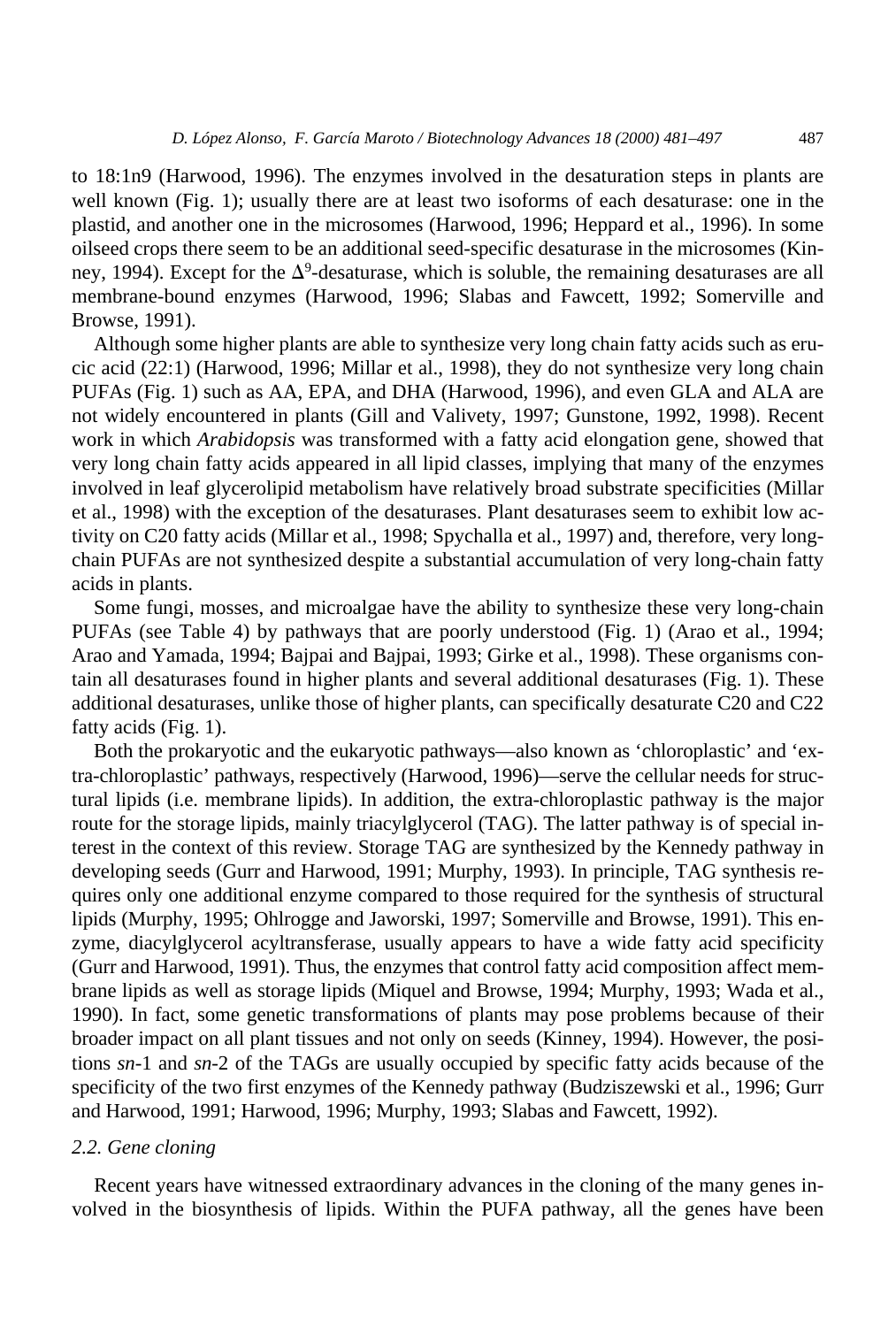cloned from at least one organism (Table 5) with two exceptions: the  $\Delta^{17}$ -desaturase gene, and the  $\Delta^4$ -desaturase gene (Fig. 1). Although, a so-called  $\Delta^4$ -desaturase gene was isolated from coriander endosperm, which catalyzed the formation of  $\Delta^4$ -hexadecenoate (16:1n12) and  $\Delta^6$ -octadecenoate (18:1n12) in transgenic tobacco (Harwood, 1996), its specificity was not of  $\Delta^4$ -desaturation and, therefore, its utility for the synthesis of DHA (Fig. 1) is doubtful.

# *2.3. Transformation*

Table 5

Wada et al. (1990) reported the first case of lipid alteration by genetic engineering. Although this was done in cyanobacteria ,it proved the feasibility of this approach to modifying the lipid composition. At the same time, transformation methods for higher plants have been developed, although at present they are concentrated in a few species. The focus has been on nonoleaginous model plants such as *Arabidopsis* (Millar et al., 1998; Voelker et al., 1992)

| Gene/enzyme                            | <b>Biological</b> source | Reference                     |
|----------------------------------------|--------------------------|-------------------------------|
| $\Delta^9$ -desaturase                 | Anabaena variabilis      | Sakamoto et al., 1994         |
|                                        | Synechocystis sp.        | Sakamoto et al., 1994         |
|                                        | Rosa hybrida             | Fukuchi-Mizutani et al., 1995 |
|                                        | Arabidopsis thaliana     | Fukuchi-Mizutani et al., 1995 |
| n-3 desaturase (microsomal)            | Arabidopsis thaliana     | Yadav et al., 1993            |
|                                        | Glycine max              | Yadav et al., 1993            |
|                                        | Brassica napus           | Yadav et al., 1993            |
|                                        | Limnanthes douglasii     | Bhella et al., 1995           |
|                                        | Nicotiana tabaccum       | Hamada et al., 1994           |
|                                        | Triticum aestivum        | Horiguchi et al., 1998        |
|                                        | Perilla frutescens       | Chung et al., 1999            |
| n-3 desaturase (plastidial)            | A. thaliana (FAD-7)      | Yadav et al., 1993            |
|                                        | A. thaliana (FAD-8)      | Gibson et al., 1994           |
|                                        | $G.$ max                 | Yadav et al., 1993            |
|                                        | B. napus                 | Yadav et al., 1993            |
|                                        | N. tabaccum              | Hamada et al., 1994           |
|                                        | T. aestivum              | Horiguchi et al., 1998        |
|                                        | P. frutescens            | Lee et al., unpublished       |
| $\Delta^{12}$ -desaturase (microsomal) | A. thaliana              | Okuley et al., 1994           |
|                                        | $G.$ max                 | Heppard et al., 1996          |
|                                        | Borago officinalis       | Sayanova et al., unpublished  |
| $\Delta^{12}$ -desaturase (plastidial) | A. thaliana              | Falcone et al., 1994          |
|                                        | A. thaliana              | Hitz et al., 1994             |
|                                        | Spinacia oleracea        | Schmidt et al., 1994          |
| $\Delta^6$ -desaturase                 | Borago officinalis       | Sayanova et al., 1997         |
|                                        | Physcomitrella patens    | Girke et al., 1998            |
|                                        | Synechocystis sp.        | Reddy et al., 1993            |
|                                        | Helianthus annuus        | Sperling et al., 1995         |
|                                        | Mortierella alpina       | Huang et al., 1999            |
| $\Delta^5$ -desaturase                 | Mortierella alpina       | Michaelson et al., 1998       |
|                                        |                          | Knutzon et al., 1998          |

List of the desaturase genes with potential biotechnological applications that have been cloned<sup>a</sup>

a This list is not exhaustive.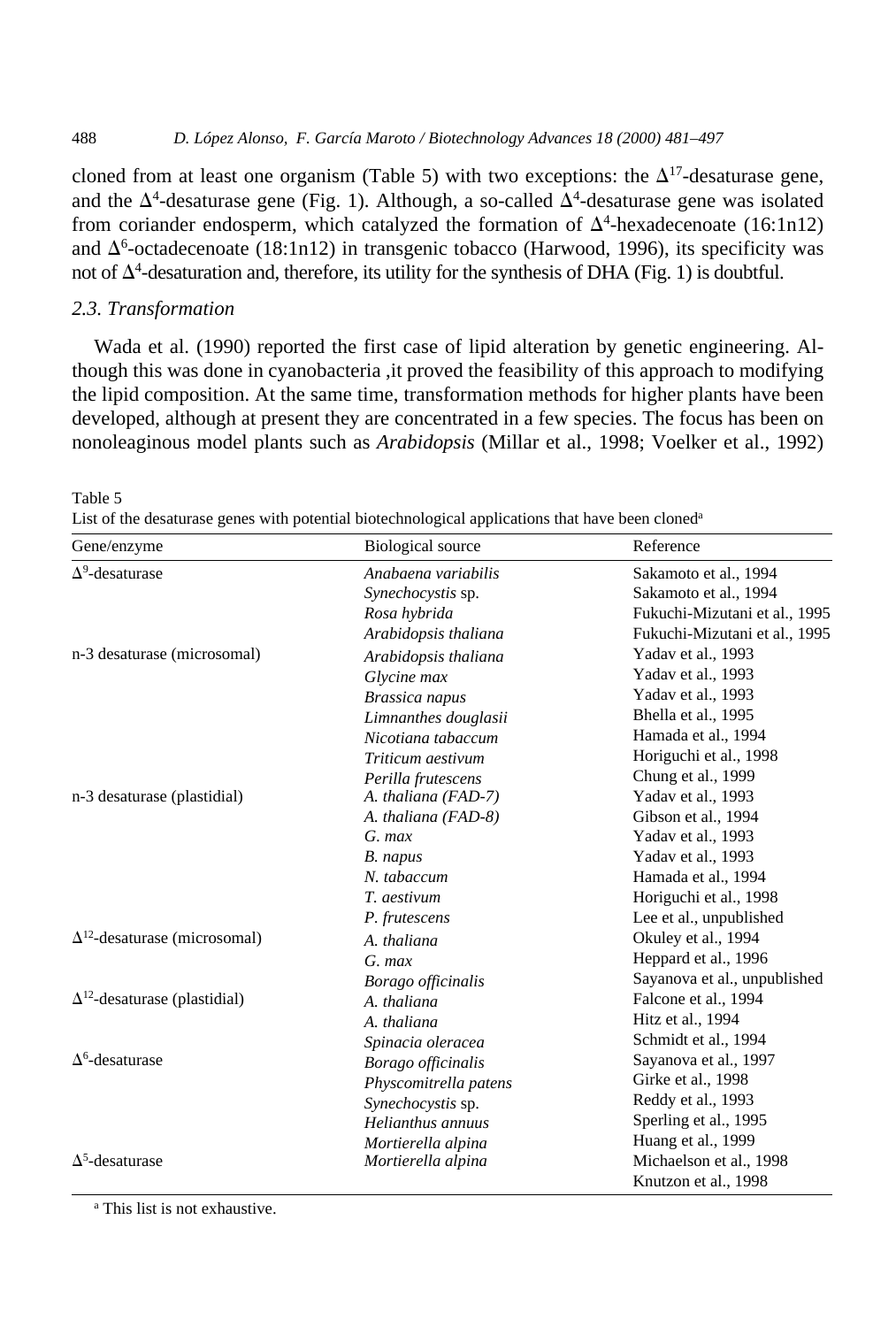and tobacco (Nunberg et al., 1994; Sayanova et al., 1997; Takaiwa et al., 1991), which are of little direct practical value for agronomic-based oil production.

Rapeseed is surely the major oilseed crop amenable to routine transformation at high efficiency via *Agrobacterium tumefaciens* (Facciotti et al., 1999; Falco et al., 1995; Friedt and Lühs, 1998; Murphy, 1995). Efficient transformation methods have also been developed for other oilseed crops (e.g. soybean, maize). For example, soybean has been successfully transformed using the well-known *A. tumefaciens* (Falco et al., 1995; Heppard et al., 1996) or the gold particle bombardment (Stewart et al., 1996), and maize was also transformed at high efficiency via *Agrobacterium* (Ishida et al., 1996). It also appears that gene constructs and binary vectors developed for modification in rapeseed can be used directly for transforming other species that are susceptible to *Agrobacterium*-mediated transformation (Murphy, 1996). Great effort is underway for engineering of other oilseed crops (e.g. peanut, sunflower). In summary, efficient transformation methods are already available for several oilseed crops and the range of oil crops amenable to genetic manipulation is set to increase.

#### *2.4. Genetic stability of the trait*

The stability of the transformed trait seems not to be a problem in transgenic plants, and there are many reports of extended expression of the transgene in modified plants (Friedt and Lühs, 1998). For example, rapeseed transformed for high lauric content is currently cultivated in the United States (Friedt and Lühs, 1998; Gunstone, 1998), and other oils, from oleaginous plants, are at various stages of development (Gunstone, 1998). Notwithstanding this, some pitfalls have also occurred, for example, with high-stearate canola lines, in which the trait was not inherited in a stable way (Lassner, 1997).

#### *2.5. Appropriate expression*

The expression of the transgene in the appropriate tissue is of paramount importance (Kinney, 1994; Lassner, 1997; Murphy, 1995; Reddy and Thomas, 1996). The constitutive expression of some fatty acid transgenes has proven detrimental for the performance of the organism (Kinney, 1994; Millar et al., 1998) especially under certain conditions (Kinney, 1994; Miquel and Browse, 1994). Other characteristics are sometimes poorly expressed or not expressed in seeds (Reddy and Thomas, 1996; Sayanova et al., 1999) where the transgene is designed for expression in the oilseed plant. These circumstances can invalidate the usefulness of the transgenic plant as production vehicle, and great effort is necessary for assuring the correct expression (i.e. in the seeds) without other adverse effects (Budziszewski et al., 1996). Fortunately, the expectations remain good in view of several reports of seedspecific promoters that work satisfactorily when used with heterologous genes (Falco et al., 1995; Nunberg et al., 1994; Sarmiento et al., 1997; Takaiwa et al., 1991).

Some lipid-related genes are specifically expressed in seeds. For example, two genes for the  $\omega$ 6-desaturase ( $\Delta^{12}$ -desaturase) have been reported, and one of them is specific for seeds (Heppard et al., 1996); also the fatty acid elongation gene of *Arabidopsis* is specifically expressed in developing seeds (James et al., 1995). Although it is not known if all these genes share common motifs in their regulatory elements (Heppard et al., 1996), there are indications that the enzymes of fatty acid synthesis are coordinatedly regulated, which suggests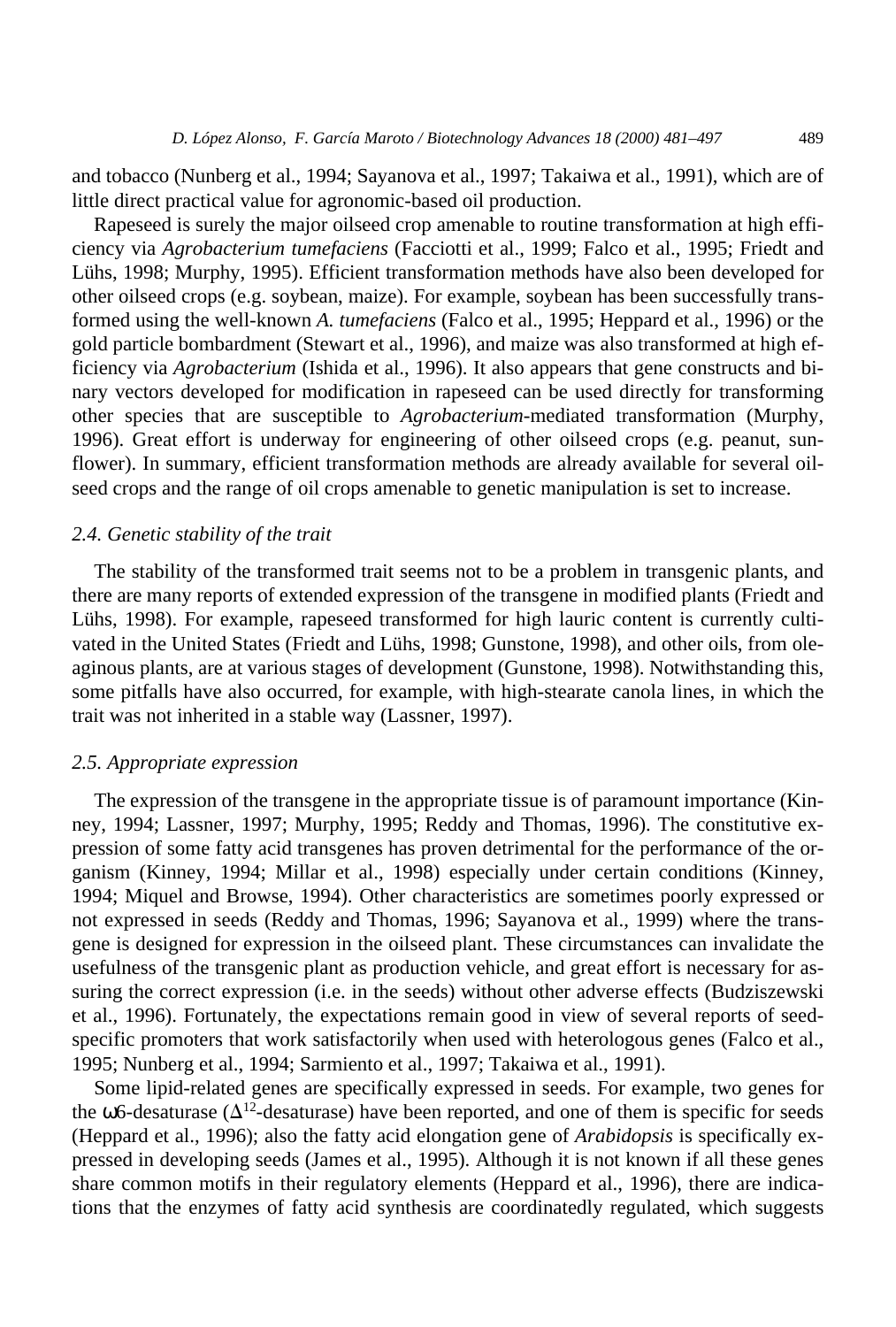that there are common motifs and global transcription factors that control many of the genes of the pathway (Ohlrogge and Jaworski, 1997). If these transcription factors can be identified in the near future, almost complete control may be exerted over the expression of the entire pathway (Ohlrogge and Jaworski, 1997).

## **3. Genetic engineering of oil crops: the practice**

As we have discussed, the basic requirements of a genetic engineering approach for tailoring oilseed crops are reasonably well established, and the way is open for engineering oleaginous plants for PUFA production (Gill and Valivety, 1997; Gunstone, 1998; Lassner, 1997; Napier et al., 1999; Sayanova et al., 1997).

Curiously, so far, the genetic transformation of oilseed plants has been focused on eliminating or reducing the PUFA content. This makes sense, because of the specific requirements of oils used in cooking application where PUFAs can be undesirable. For instance, soybean oil is naturally rich in LA and ALA, which make the oil unstable at high temperatures and inappropriate for margarines because of the formation of *trans-*fatty acids during hydrogenation (Gunstone, 1998; Kinney, 1998). Therefore, the usual target for oilseed crops has been to reduce the PUFAs to a minimum (Budzizevski et al., 1996; Gunstone, 1998; Kinney, 1994, 1998). Now we are facing a new market: the use of the oils as a source of specific PUFAs for therapeutic and nutraceutical applications. PUFAs are envisaged for therapeutic use as oils, as pure fatty acids, or as fatty acid derivatives (e.g. ethyl-esters, structured lipids, etc.). Therefore, the objective now is to tailor the oilseed crops to produce oils with high contents of specific PUFAs.

#### **4. Strategies**

To manipulate gene expression and modify oil composition, two basic strategies have been commonly used, as discussed next.

# *4.1. Expression knock-out (shutdown)*

This has been done by antisense expression, i.e. the introduction of the gene in an opposite direction to give an aberrant mRNA, which triggers sequence-specific degradation of the homologous mRNA (Gura, 2000; Kooter et al., 2000; Stam et al., 2000). This approach was first used to increase the stearic acid level in rapeseed by introducing the cDNA for the stearoyl ACP desaturase in antisense orientation (Knutzon et al., 1992). A similar strategy was successfully used to decrease ALA and LA by antisense expression of the  $\omega$ -3 and  $\omega$ -6 desaturases in rapeseed (Voelker et al., 1992) and soybean (Hitz et al., 1995; Topfer et al., 1995). Downregulation of several plant genes has also been achieved by overexpression of the corresponding cDNAs (cosuppression) through a poorly understood mechanism. One can envisage the usefulness in the near future of this strategy in the shutdown of genes involved in oil biosynthesis.

## *4.2. Expression or overexpression*

This approach is a direct one. The idea is to introduce the gene or genes needed for the production of a fatty acid or a specialty oil into a plant that does not have the gene or genes.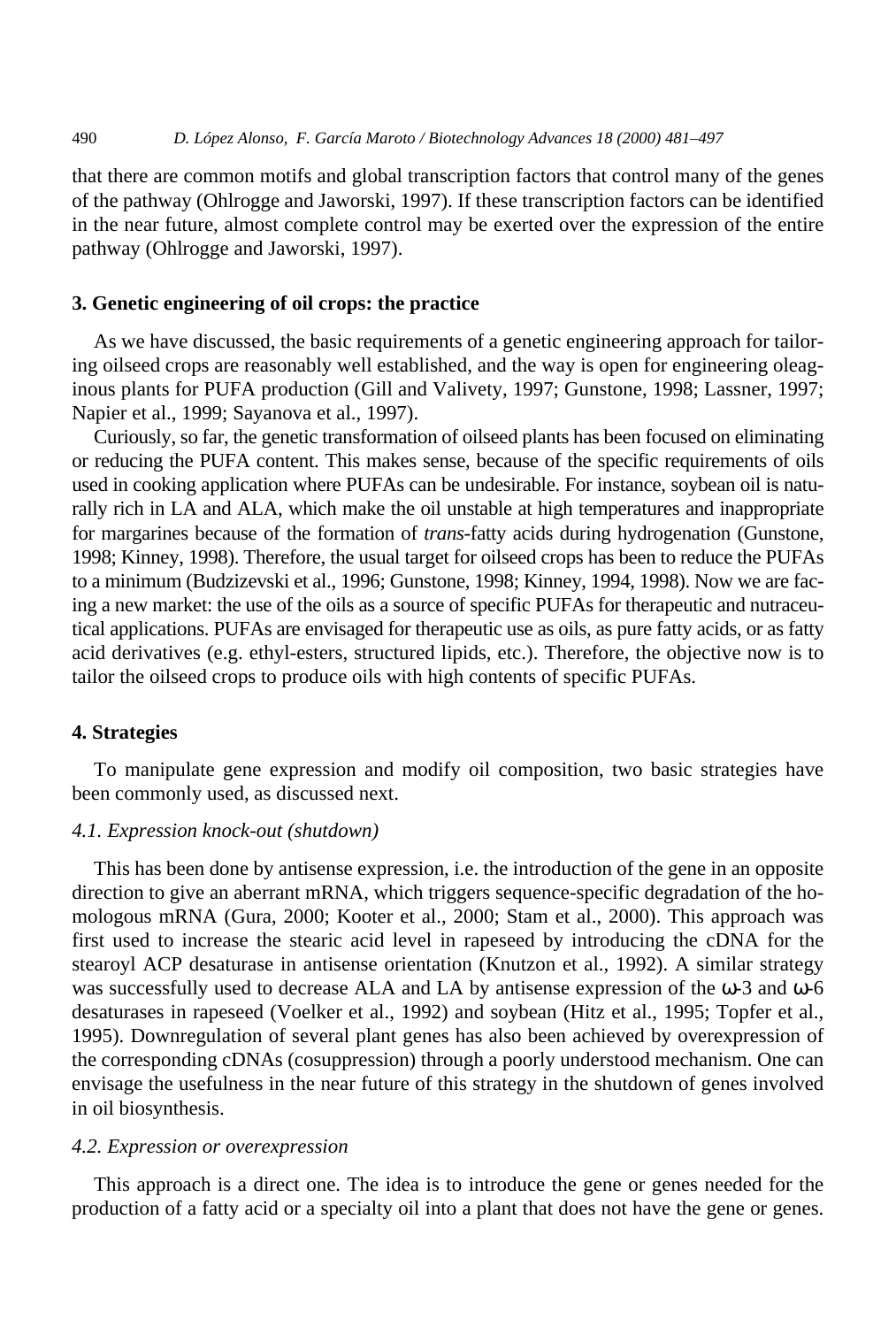Thus, by gain of function, the transformed plant becomes able to synthesize the target product. This methodology has been proven with several nonoleaginous plants. For example, transgenic tobacco plants have been transformed by insertion of a  $\Delta^6$ -desaturase gene from cyanobacteria (Reddy and Thomas, 1996) and from borage (Sayanova et al., 1997, 1999). This way, some unusual fatty acids such as GLA (produced from LA, see Fig. 1) and OTA (produced from ALA, see Fig. 1) could be made to appear in transformed tobacco plants (Reddy and Thomas, 1996; Sayanova et al., 1997, 1999).

The greatest example of this approach with current commercial application has been the high-laureate canola (rapeseed) (Gunstone, 1998; Lassner, 1997). A thioesterase gene from the California Bay tree was introduced into rapeseed. This thioesterase had a preference for hydrolyzing 12:0-ACP, enabling the export of laureate (12:0) from the plastid to the cytoplasm and then incorporation to triacylglycerol (Voelker et al., 1992). In this way high-laureate canola produced an oil with more than 50% of 12:0 at the expense of the C18 fatty acids that are commonly present in rapeseed oil (Gunstone, 1998; Lassner, 1997). Recently, a similar transformation, with a thioesterase from *Garcinia mangostana*, which has a high specific activity of 18:0-ACP, produced an improved stearate phenotype in transgenic canola (Facciotti et al., 1999).

Another possibility is to overexpress a gene that is already present in the genome of the plant. An example of this approach is the transgenic *Arabidopsis* plants overexpressing the *Arabidopsis* fatty acid elongation gene causing accumulation of very long-chain fatty acids throughout the plant (Millar et al., 1998).

#### **5. Prospects**

Using the various approaches of genetic manipulation and regulation most of the objectives of PUFA production may be achieved (Budziszewski et al., 1996). Here we focus on the prospects of engineering oilseeds for the production of some specific PUFAs (GLA, AA, EPA, and DHA) that are commercially the most attractive.

## *5.1. GLA*

GLA can be produced from its precursor LA by the action of a  $\Delta^6$ -desaturase (Fig. 1), but this reaction is not common in nature. As noted above, among higher plants borage, evening primrose, and blackcurrant have been reported to use this route (Table 4). All three species are nonoleaginous, and there is an opportunity for transforming an oleaginous source for GLA production. Potentially, GLA may be produced economically from oilseed plants by a relatively simple transformation (i.e. the introduction of a single  $\Delta^6$ -desaturase gene), providing that the gene is expressed stably in seeds and at a high rate, and the transformed plants are easy to cultivate. Transformation with a  $\Delta^6$ -desaturase gene has succeeded in tobacco (Reddy and Thomas, 1996; Sayanova et al., 1997, 1999) and cyanobacteria (Reddy et al., 1993) and, apparently, this approach has been tried in some oilseeds (Murphy, 1995) but the results are not known. A possible problem with transformation of rapeseed for GLA is the presence of ALA, which is also a substrate for the  $\Delta^6$ -desaturase and could lead to the pro-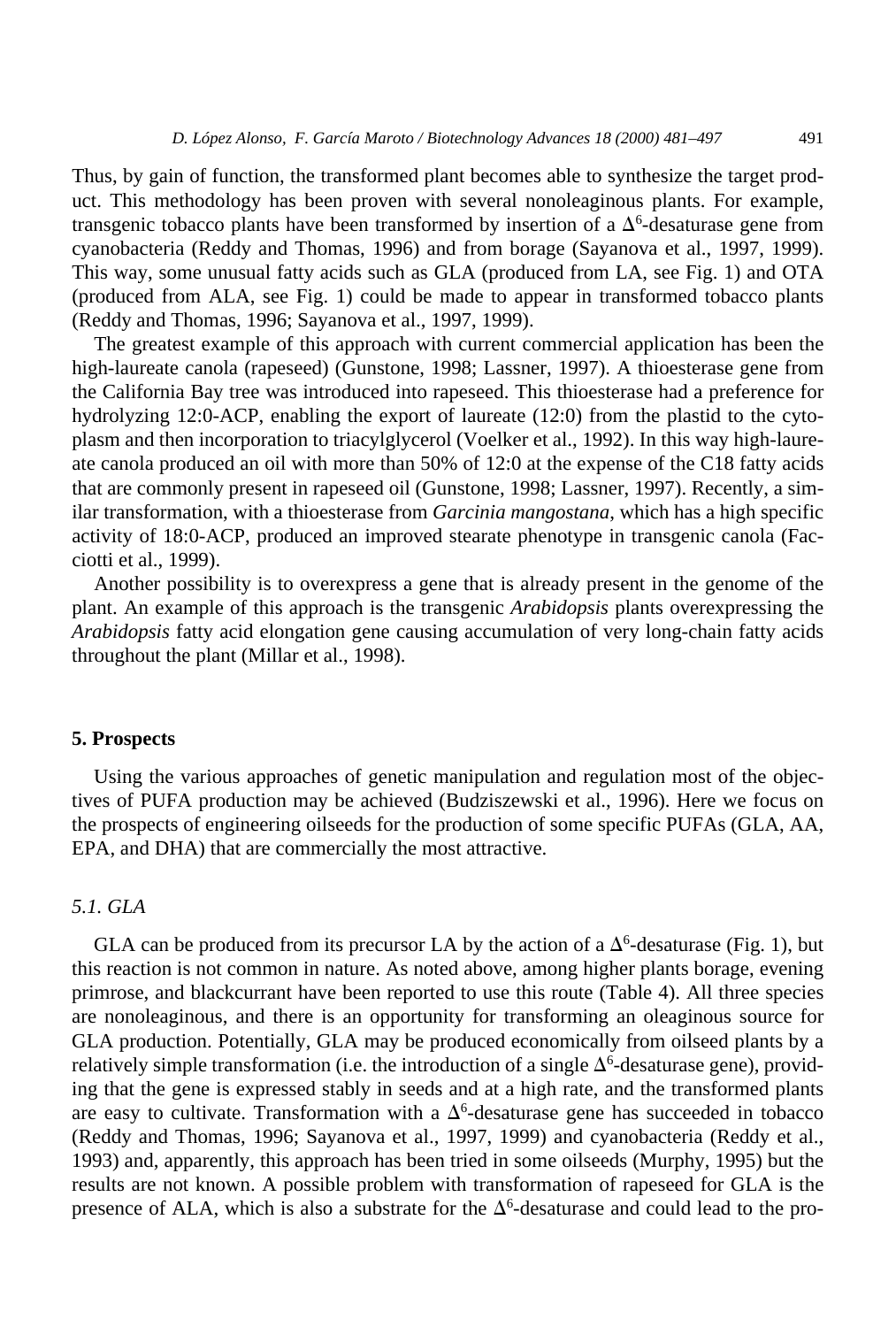duction of OTA instead of GLA (Sayanova et al., 1997). Maize and sunflower, which are naturally deficient in ALA (Kinney, 1994), are probably better candidates for GLA production after genetic transformation.

# *5.2. AA*

AA is produced directly from DHGLA by a  $\Delta^5$ -desaturase (Fig. 1). This process takes place only in some fungi and microalgae because DHGLA is uniquely present in these organisms. DHGLA is probably synthesized from GLA by an 'elongase,' which adds two carbons to GLA (Fig. 1). In contrast, oilseed crops are able to synthesize only LA, the precursor of GLA. Therefore, an oleaginous plant for producing AA would likely require multiple transformation, with at least three genes: the  $\Delta^6$ -desaturase gene, the  $\Delta^5$ -desaturase gene, and the 'elongase' gene.

As noted earlier, the former gene has been successfully cloned and used (Reddy et al., 1993; Reddy and Thomas, 1996; Sayanova et al., 1997, 1999). The  $\Delta^5$ -desaturase gene has also been cloned (Michaelson et al., 1998), and might be available for plant transformation; however, the 'elongase' gene is of an uncertain identity. In fact, it is not known whether the 'elongase' activity is associated with one or multiple genes. However, it seems that the introduction of a single gene, a very long-chain fatty acid sythetase gene, can lead to elongation of C18 fatty acids to C20 and C22 fatty acids, at least in *Arabidopsis* plants. Although transformation of a single plant with several different genes is still not routine, there are good expectations using the *A. tumefaciens* system. Cotransformation of *Arabidopsis* using two different binary vectors each containing up two genes on a single plasmid has been possible (Poirier et al., 2000). Therefore, it is conceivable that AA may be produced from a multiple transformed plant, i.e. one with several different genes inserted. Whether this is successful is uncertain.

## *5.3. EPA*

EPA is naturally produced only by some microalgae, fungi, and mosses (Table 4). Oily fish accumulate EPA and DHA obtained in their food chain, but do not synthesize these fatty acids. In micro-organisms, EPA is synthesized either from ALA (the n-3 pathway) or from AA (the n-6 pathway) (Fig. 1). To produce EPA from ALA, if an oilseed crops naturally produce ALA (e.g. soybean and rapeseed), at least three genes need to be inserted into the plant genome. These genes are: a  $\Delta^6$ -desaturase gene (to convert ALA into OTA), a VLCFA gene (to elongate OTA into 20:4n3) and, a  $\Delta^5$ -desaturase gene (to convert OTA into EPA) (Fig. 1). If the aim is to produce EPA by the n-6 pathway, we would need to insert four genes: a  $\Delta^{6}$ desaturase gene (to convert LA to GLA), a VLCFA gene (to convert GLA into DHGLA), a  $\Delta^5$ -desaturase gene (to convert DHGLA into AA), and, a  $\Delta^{17}$ -desaturase gene (to convert AA into EPA) (Fig. 1).

The genes of the n-3 pathway have been cloned, but there is the problem of multiple gene insertion (three different genes). The n-6 pathway is even more problematic, because the  $\Delta^{17}$ desaturase gene, despite much effort, appears to be especially recalcitrant to cloning. Although, recently, a ω3-desaturase gene has been cloned from *Caenorabditis elegans*, and this produces  $\Delta^{17}$ -desaturase activity. By heterologous expression of this gene from *C. elegans* into *A. thaliana*, the resulting enzyme was shown to desaturate exogenously supplied DH-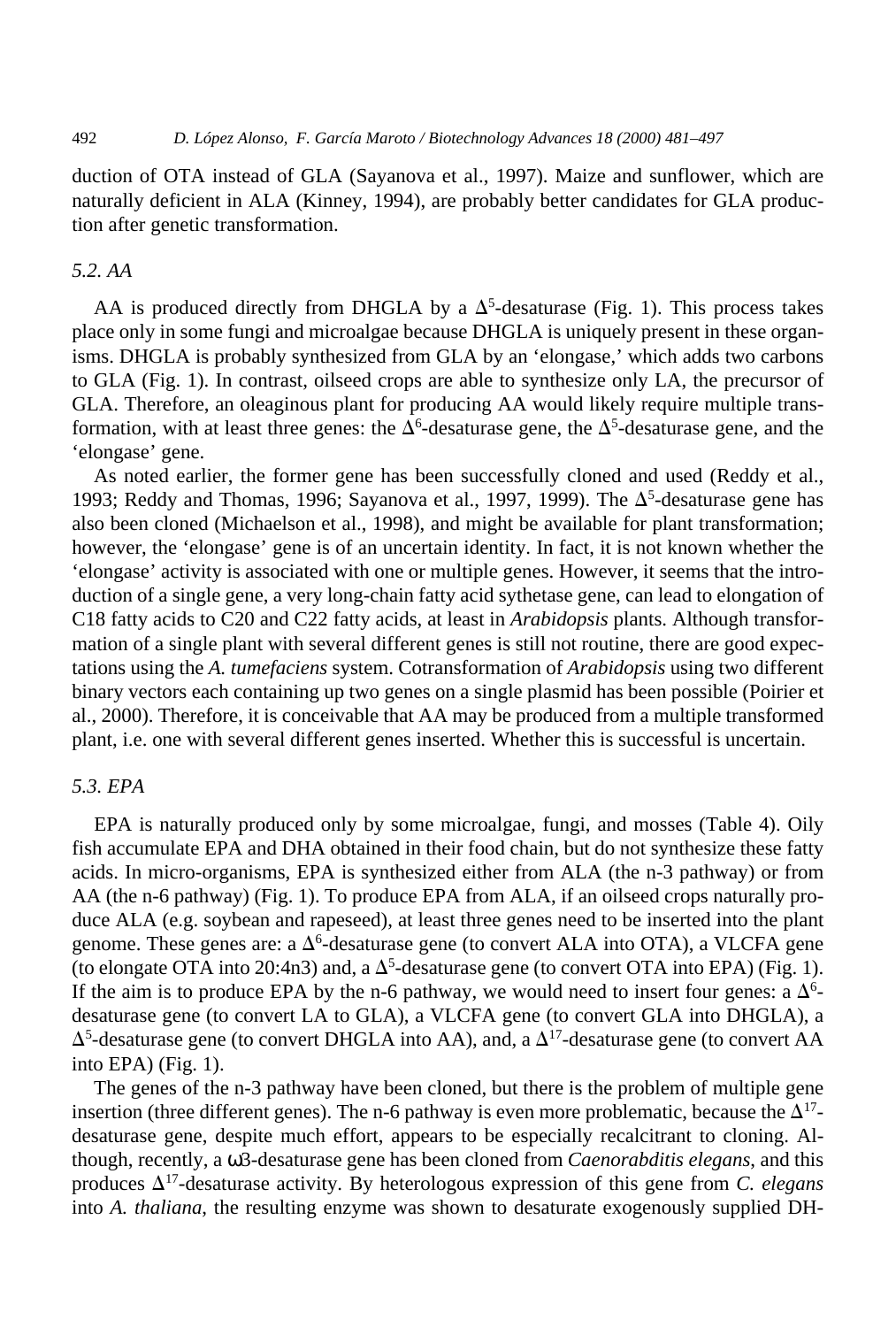GLA (20:3n6) and AA (20:4n6) to their corresponding ω3-desaturated fatty acids, i.e. 20:4n3 and EPA, respectively (Spychalla et al., 1997).

# *5.4. DHA*

As noted earlier, DHA and EPA are present in fish oils as a result of the bioaccumulation through the food chain. DHA is naturally synthesized only by some algae-like micro-organisms and some fungi (Table 4). DHA is synthesized from EPA by elongation and subsequent  $\Delta^4$ -desaturation (Fig. 1). To our knowledge, the gene for this desaturation has not been cloned yet. Although a so-called  $\Delta^4$ -desaturase gene have been cloned from coriander endosperm (Harwood, 1996), its true specificity is doubtful. Therefore, the engineering of oilseed crops to produce DHA is currently even less likely than for EPA because DHA synthesis would require more genes and one of the essential ones (i.e. the  $\Delta^4$ -desaturase gene) has not yet been cloned.

## **6. Concluding remarks**

Despite a general consensus about the great potential of engineered oilseed crops (Budziszewski et al., 1996), many growers and processors remain skeptical, mainly because most of the transgenic varieties are substitution products aimed at existing markets (Murphy, 1996) where it is not easy to displace current products. Development of PUFA production is advantageous because PUFAs command high prices, and at present, there are no PUFA producing plants in commercial use, except for GLA. Also, the plant producers of GLA are not oilseed plants, i.e. they are not high oil producers, and, therefore, they would not be major competitors if an oilseed crop is eventually developed for producing GLA (Sayanova et al., 1997).

Clearly, there is a great potential for using plants as 'chemical factories' for producing PUFAs. The basic knowledge about the genes/enzymes involved, the cloning, the transformation methods, and so on, are well developed. Within a few years, some engineered crops should be available for field testing and possible commercial use in production of GLA. Indeed, some time ago there was a report of transformation of rapeseed by  $\Delta^6$ -desaturase gene from cyanobacteria, which led to the accumulation of GLA in the seed oil (Murphy, 1995). Although that report stated that 'field assessment of GLA-containing, transgenic rapeseed plants is now underway' (Murphy, 1995), no further developments have been reported. Obviously, genetic engineering for 'designed' oil crops is possible but not as easy as it initially appears. Many problems require solving at various stages of development from the laboratory to the field trials.

PUFA crops for AA, EPA, and DHA are even harder to develop (López Alonso and Segura, 1999; Napier et al., 1999). However, there is no fundamental reason why these important PUFAs could not be produced by plants. If, as expected, market demand continues to grow, sufficient funding should become available to support the development of engineered crops for these expensive PUFAs.

In the next few years, micro-organisms could be important competitors to PUFA production in plants (Gunstone, 1998). The market demand for EPA, AA, and DHA in the next few years probably will be supplied by microbial sources because the genetic engineered plants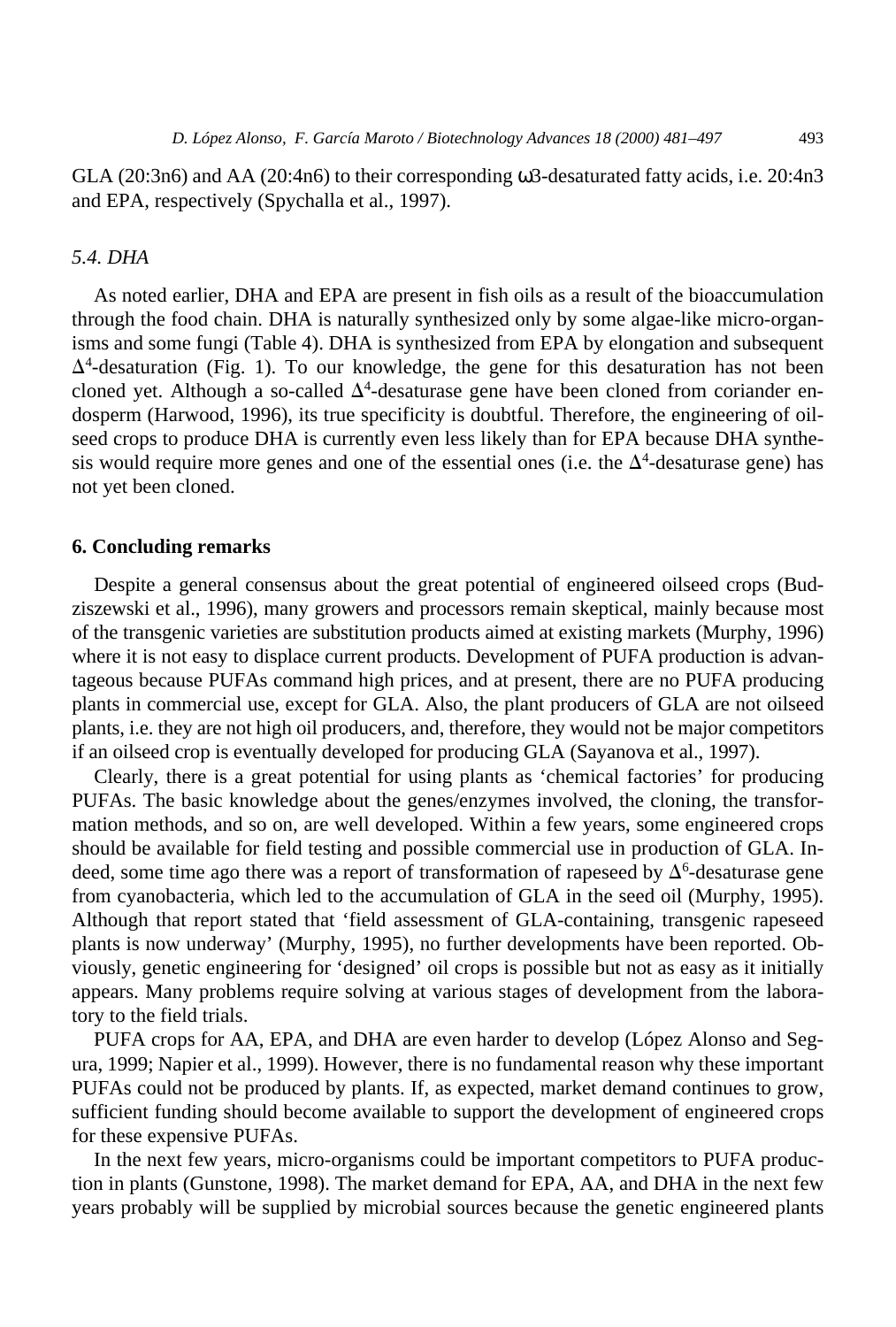are not currently sufficiently developed. However, the situation may change radically in another few years when the engineered plant crops catch up. Crop plants will offer several advantages relative to production in micro-organisms: easier reproduction of the transgenic organism without the need of a constant selection pressure; well-developed agronomic practices; and well-established industrial processing of the oil crops. The future certainly looks promising for PUFA production from plants.

# **References**

- Arao T, Sakaki T, Yamada M. Biosynthesis of polyunsaturated lipids in the diatom, *Phaeodactylum tricornutum*. Phytochemistry 1994;36:629–35.
- Arao T, Yamada M. Biosynthesis of polyunsaturated fatty acids in the marine diatom, *Phaeodactylum tricornutum*. Phytochemistry 1994;35:1177–81.
- Bajpai P, Bajpai PK. Eicosapentaenoic acid (EPA) production from microorganisms: a review. J Biotechnol 1993;30:161–83.
- Barclay WR, Meager KM, Abril JR. Heterotrophic production of long chain omega-3 fatty acids utilizing algae and algae-like microorganisms. J Appl Phycol 1994;6:123–9.
- Belarbi EH, Molina E, Chisti Y. A process for high yield and scaleable recovery of high purity eicosapentaenoic acid esters from microalgae and fish oil. Enzyme Microbiol Technol 2000;26:516–29.
- Bhella RS, MacKenzie SL. Nucleotide sequence of a cDNA from *Limnanthes douglasii* L. encoding a delta-15 linoleic acid desaturase. Plant Physiol 1995;108:861.
- Brown P. Baby formula needs essential extras. New Sci 1994;November:1952.
- Browse J, Somerville C. Glycerolipid synthesis: biochemistry and regulation. Annu Rev Plant Physiol Plant Mol Biol 1991;42:467–506.
- Budziszewski GJ, Croft KPC, Hildebrand DF. Uses of biotechnology in modifying plant lipids. Lipids 1996;31:557–69.
- Chung CH, Kim JL, Lee YC, Choi YL. Cloning and characterization of a seed-specific 8.0 ω-3 fatty acid desaturase cDNA from *Perilla frutescens*. Plant Cell Physiol 1999;40:114–8.
- Coupland K, Coupland D, Packer C. New sources of stearidonic acid and the moderation of inflammation by plant oils containing stearidonate. ISSFAL 1996.
- Dyerberg J. Linolenate-derived polyunsaturated fatty acids and prevention of atherosclerosis. Nutr Rev 1986;44:125–34.
- Facciotti MA, Bertain PB, Yuan L. Improved stearate phenotype in transgenic canola expressing a modified acylacyl carrier protein thioesterase. Nat Biotechnol 1999;17:593–7.
- Falco SC, Guida T, Locke M, Mauvais J, Snaers C, Ward RT, Webber P. Transgenic canola and soybean seeds with increased lysine. Biotechnology 1995;13:577–82.
- Falcone DL, Gibson S, Lemieux B, Somerville C. Identification of a gene that complements an *Arabidopsis* mutant deficient in chloroplast ω-6 desaturase activity. Plant Physiol 1994;106:1453–9.
- Friedt W, Lühs W. Recent developments and perspectives of industrial rapeseed breeding. Fett/Lipid 1998;100:219–26.
- Fukuchi-Mizutani M, Savin K, Cornish E, Tanaka Y, Ashikari T, Kusumi T, Murata N. Senescence-induced expression of a homologue of  $\Delta^9$ -desaturase in rose petals. Plant Mol Biol 1995;29:627–35.
- Gibson S, Arondel V, Iba K, Somerville C. Cloning of a temperature-regulated gene encoding a chloroplast ω-3 desaturase from *Arabidopsis thaliana*. Plant Physiol 1994;106:1615–21.
- Gill I, Valivety R. Polyunsaturated fatty acids, part 1: occurrence, biological activities and applications. Trends Biotechnol 1997;15:401–9.
- Girke T, Schmidt H, Zähringer U, Reski R, Heinz E. Identification of a novel delta6-acyl-group desaturase by targeted gene disruption in *Physcomitrella patens*. Plant J 1998;15:39–48.
- Gunstone FD. Gamma linolenic acid-occurrence and physical and chemical properties. Prog Lipid Res 1992;31:145–61.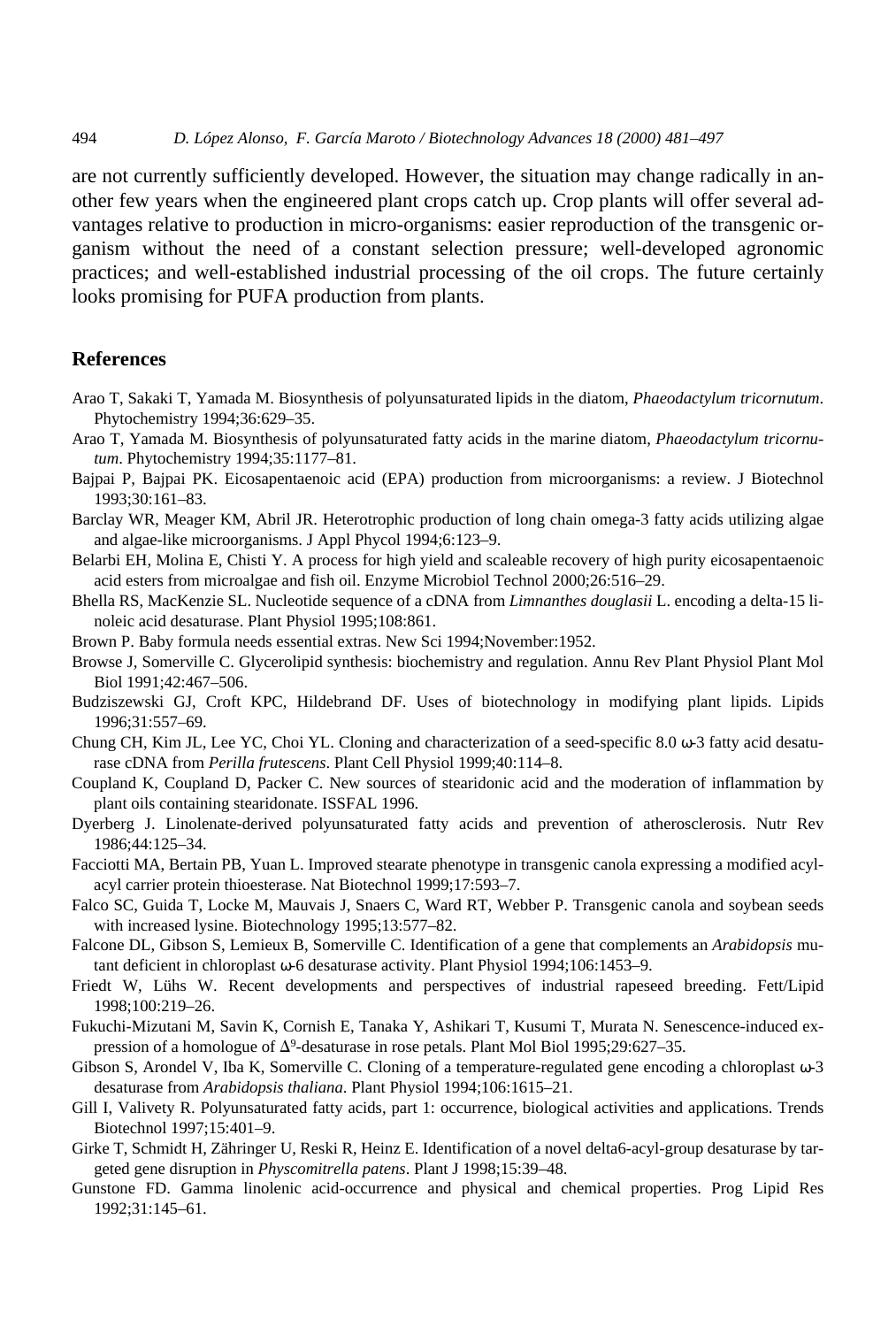- Gunstone FD. Movements towards tailor-made fats. Prog Lipid Res 1998;37:277–305.
- Gura T. A silence that speaks volumes. Nature 2000;404:804–8.
- Gurr MI, Harwood JL. Lipid Biochemistry. London: Chapman & Hall, 1991.
- Hamada T, Kodama H, Nishimura M, Iba K. Cloning of a cDNA encoding tobacco omega-3 fatty acid desaturase. Gene 1994;147:293–4.
- Harwood JL. Fatty acid metabolism. Annu Rev Plant Physiol Plant Mol Biol 1988;39:101–88.
- Harwood JL. Recent advances in the biosynthesis of plant fatty acids. Biochim Biophys Acta 1996;1301:7–56.
- Heppard EP, Kinney AJ, Stecca KL, Miao G-H. Developmental and growth temperature regulation of two different microsomal omega-6 desaturase genes in soybeans. Plant Physiol 1996;110:311–9.
- Hitz WD, Carlson TJ, Booth JR, Kinney AJ, Stecca KL, Yadav NS. Cloning of a higher-plant plastid ω-6 fatty acid desaturase cDNA and its expression in a cyanobacterium. Plant Physiol 1994;105:635–41.
- Hitz WD, Yadav NS, Reiter RS, Mauvais CJ, Kinney AJ. Reducing polyunsaturation in oils of transgenic canola and soybean. In: Kader JC, Mazliak P, editors. Plant Lipids Metabolism. The Netherlands: Kluwer Academic Press, 1995. pp. 506–8.
- Horiguchi G, Kawakami N, Kusumi K, Kodama H, Iba K. Developmental regulation of genes from microsome and plastid omega-3 fatty acid desaturases in wheat (*Triticum aestivum* L.). Plant Cell Physiol 1998;39:540–4. Horrobin DF. Nutritional and medical importance of gamma-linolenic acid. Prog Lipid Res 1992;31:163–94.
- 
- Huang YS, Chaudhary S, Thurmond JM, Bobik EG, Yuan L, Chan GM, Kirchner SJ, Mukerji P, Knutzon DS. Cloning of  $\Delta$ 12- and  $\Delta$ 6-desaturases from *Mortierella alpina* and recombinant production of gamma-linolenic acid in *Saccharomyces cerevisiae*. Lipids 1999;34:649–59.
- Iacono JM, Dougherty RM. Effects of polyunsaturated fats on blood pressure. Annu Rev Nutr 1993;13:243–60.
- Innis SM. Essential fatty acids in growth and development. Prog Lipid Res 1991;30:39–103.
- Ishida Y, Saito H, Ohta S, Hiei Y, Komari T, Kumashiro T. High efficiency transformation of maize (*Zea mays* L.) mediated by *Agrobacterium tumefaciens*. Nat Biotechnol 1996;14:745–50.
- James DW, Lim E, Keller J, Plooy I, Ralston E, Dooner HK. Direct tagging of the *Arabidopsis* fatty acid elongation 1 (FAE 1) gene with the maize transposon activator. Plant Cell 1995;7:309–19.
- Jareonkitmongkol S, Sakuradani E, Shimizu S. A novel  $\Delta$ 5-desaturase-defective mutant of *Mortierella alpina* 1S–4 and its dihomo-g-linolenic acid productivity. Appl Environ Microbiol 1993;59:4300–4.
- Kinney AJ. Genetic modification of the storage lipids of plants. Curr Opinion Biotechnol 1994;5:144–51.
- Kinney AJ. Plants as industrial chemical factories—new oils from genetically engineered soybeans. Fett/Lipid 1998;100:173–6.
- Knutzon DS, Thompson GA, Radke SE, Johnson WB. Modification of *Brassica* seed oil by antisense expression of a stearoyl-acyl carrier protein desaturase gene. Proc Natl Acad Sci USA 1992;89:2624–8.
- Knutzon DS, Thurmond JM, Huang Y-S, Chaudhary S, Bobik EM, Chan GM, Kirchner SJ, Mukerji P. Identification of D5-desaturase from *Mortierella alpina* by heterologous expression in bakers' yeast and canola. J Biol Chem 1998;273:29360–6.
- Kooter JM, Matzke MA, Meyer P. Listening to the silent genes: transgene silencing, gene regulation and pathogen control. Trends Plant Sci 2000;4:340–7.
- Lassner M. Transgenic oilseed crops: a transition from basic research to product development. Lipid Technol 1997;1:5–9.
- López AD, Molina E, Sánchez JA, García JL, García F. Fatty acid variation among different isolates of a single strain of *Isochrysis galbana*. Phytochemistry 1992;31:3901–4.
- López AD, Segura C, Molina E, Cohen Z. First insights into improvement of eicosapentaenoic acid content in *Phaeodactylum tricornutum* (Bacillariophyceae) by induced mutagenesis. J Phycol 1996;32:339–45.
- López AD, Segura CI. Genetic improvement of EPA content in microalgae. In: Cohen Z, editor. Chemicals from Microalgae. London: Taylor & Francis, 1999. pp. 93–107.
- Michaelson LV, Lazarus CM, Griffiths G, Napier JA, Stobart AK. Isolation of a  $\Delta^5$ -fatty acid desaturase gene from *Mortierella alpina*. J Biol Chem 1998;273:19055–9.
- Millar AA, Wrischer M, Kunst L. Accumulation of very-long-chain fatty acids in membrane glycerolipids is associated with dramatic alterations in plant morphology. Plant Cell 1998;11:1889–902.
- Miquel MF, Browse J. High-oleate oilseeds fail to develop at low temperature. Plant Physiol 1994;106:421–7.
- Murphy DJ. Structure, function and biogenesis of storage lipids bodies and oleosins in plants. Prog Lipid Res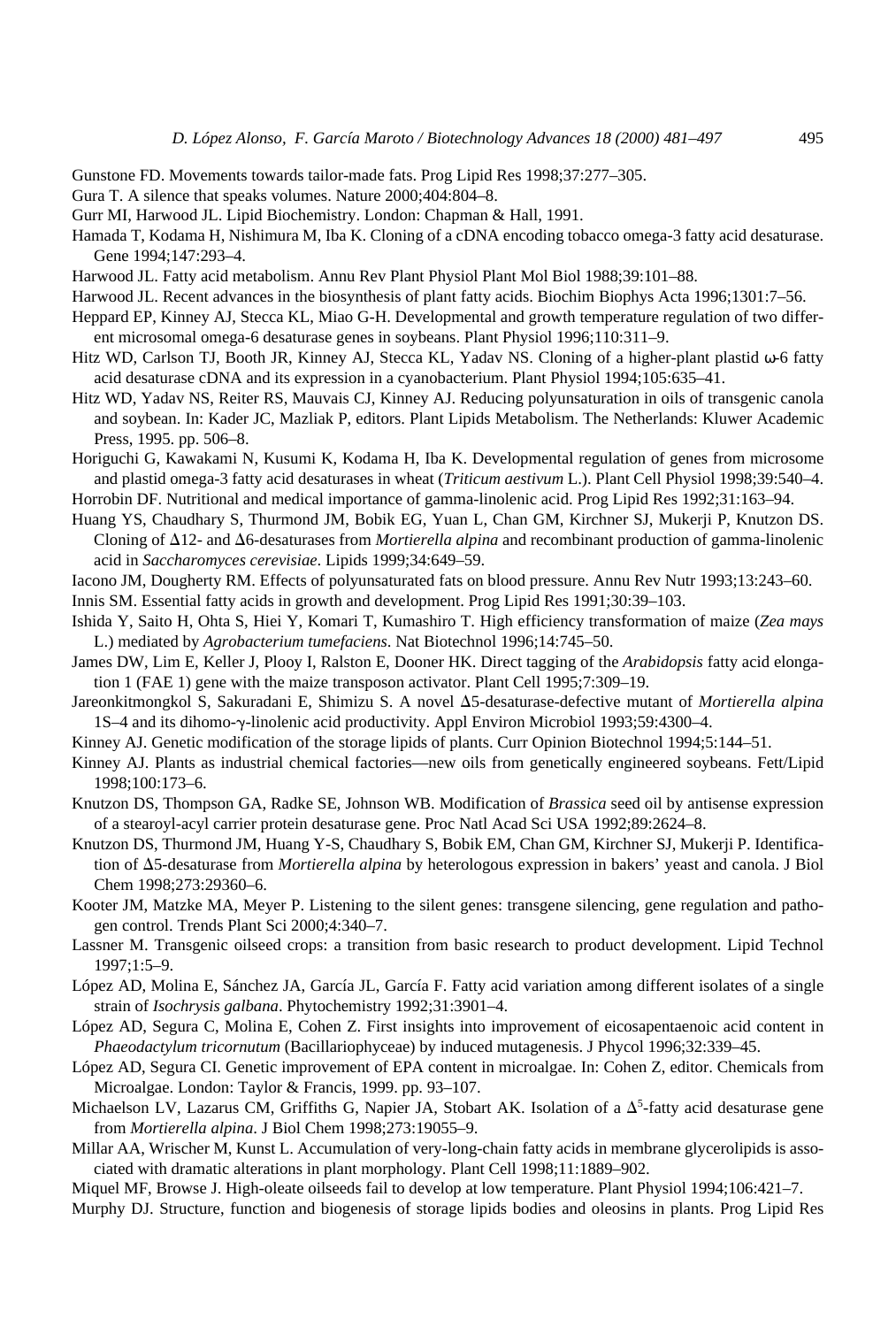1993;32:247–80.

Murphy DJ. The use of conventional and molecular genetics to produce new diversity in seed oil composition for the use of plant breeders-progress, problems and future prospects. Euphytica 1995;85:433–40.

Murphy DJ. Engineering oil production in rapeseed and other oil crops. Trends Biotechnol 1996;14:206–13.

- Napier JA, Michaelson LV, Stobart AK. Plant desaturases: harvesting the fat of the land. Curr Opin Plant Biol 1999;2:123–7.
- Nelson AM. Diet therapy in coronary disease. Geriatrics 1972;27:103–16.
- Nettleton JA. Are n-3 fatty acids essential nutrients for fetal and infant development? J Am Diet Assoc 1993;93:58–64.
- Nishida I, Murata N. Chilling sensitivity in plants and cyanobacteria: the crucial contribution of membrane lipids. Annu Rev Plant Physiol Plant Mol Biol 1996;47:541–68.
- Nunberg AN, Li Z, Bogue MA, Vivekananda J, Reddy AS, Thomas TL. Developmental and hormonal regulation of sunflower helianthinin genes: proximal promoter sequences confer regionalized seed expression. Plant Cell 1994;6:473–86.
- Ohlrogge JB, Jaworski JG. Regulation of fatty acid biosynthesis. Annu Rev Plant Physiol Plant Mol Biol 1997;48:109–36.

Ohlrogge JB. Design of new plant products: engineering of fatty acid metabolism. Plant Physiol 1994;104:821–6.

- Okuley J, Lightner J, Feldmann K, Yadav N, Lark E, Browse J. *Arabidopsis FAD2* gene encodes the enzyme that is essential for polyunsaturated lipid synthesis. Plant Cell 1994;6:147–58.
- Parent CA, Lagarde M, Venton DL, LeBreton GC. Selective modulation of the human platelet thromboxane A2/ prostaglandine H2 receptor by eicosapentaenoic and docosahexaenoic acids in intact platelets and solubilized platelet membranes. J Biol Chem 1992;267:6541–7.
- Peck MD. Interactions of lipids with immune function II—experimental and clinical studies of lipids and immunity. J Nutr Biochem 1994;5:514–21.
- Poirier Y, Ventre G, Nawrath C. High-frequency linkage of co-expressing T-DNA in transgenic *Arabidopsis thaliana* transformed by vacuum-infiltration of *Agrobacterium tumefaciens*. Theor Appl Genet 2000;100:487– 93.
- Ratledge C. Microbial routes to lipids. Biochem Soc Trans 1989;17:1139–41.
- Ratledge C. Single cell oils—have they a biotechnological future? Trends Biotechnol 1993;11:278–84.
- Reddy AS, Nuccio ML, Gross LM, Thomas TL. Isolation of a  $\Delta^6$ -desaturase gene from the cyanobacterium Syn*echocystis* sp. strain PCC 6803 by gain-of-function expression in *Anabaena* sp. strain PCC 7120. Plant Mol Biol 1993;27:293–300.
- Reddy AS, Thomas TL. Expression of a cyanobacterial  $\Delta^6$ -desaturase gene results in  $\gamma$ -linolenic acid production in transgenic plants. Nat Biotechnol 1996;14:639–42.
- Sakamoto T, Wada H, Nishida I, Ohmori M, Murata N. Delta-9 acyl-lipid desaturases of cyanobacteria. J Biol Chem 1994;269:25576–80.
- Sarmiento C, Ross JHE, Herman E, Murphy DJ. Expression and subcellular targeting of a soybean oleosin in transgenic rapeseed. Implications for the mechanism of oil-body formation in seeds. Plant J 1997;11:783–96.
- Sayanova O, Davies GM, Smith MA, Griffiths G, Stobart AK, Shewry PR, Napier JA. Accumulation of  $\Delta^6$ -unsaturated fatty acids in transgenic tobacco plants expressing a  $\Delta^6$ -desaturase from *Borago officinalis*. J Exp Bot 1999;50:1647–52.
- Sayanova O, Smith MA, Lapinskas P, Stobart AK, Dobson G, Christie WW, Shewry PR, Napier JA. Expression of a borage desaturase cDNA containing an N-terminal cytochrome b5 domain results in the accumulation of high levels of  $\Delta^6$ -desaturated fatty acids in transgenic tobacco. Proc Natl Acad Sci USA 1997;94:4211–16.
- Schmidt H, Dresselhaus T, Buck F, Heinz E. Purification and PCR-based cDNA cloning of a plastidial n-6 desaturase. Plant Mol Biol 1994;26:631–42.
- Shimizu S, Kawashima H, Shinmen Y, Akimoto K, Yamada H. Production of eicosapentaenoic acid by *Mortierella* fungi. J Am Oil Chem Soc 1988;65:1455–9.
- Simonopoulos AP. Omega-3 fatty acids in health and disease and in growth and development. Am J Clin Nutr 1991;54:438–63.
- Simonsen S, van't Veer P, Strain JJ. Adipose tissue omega-3 and omega-6 fatty acid content and breast cancer in the EURAMIC study. Am J Epidemiol 1998;147:342–52.